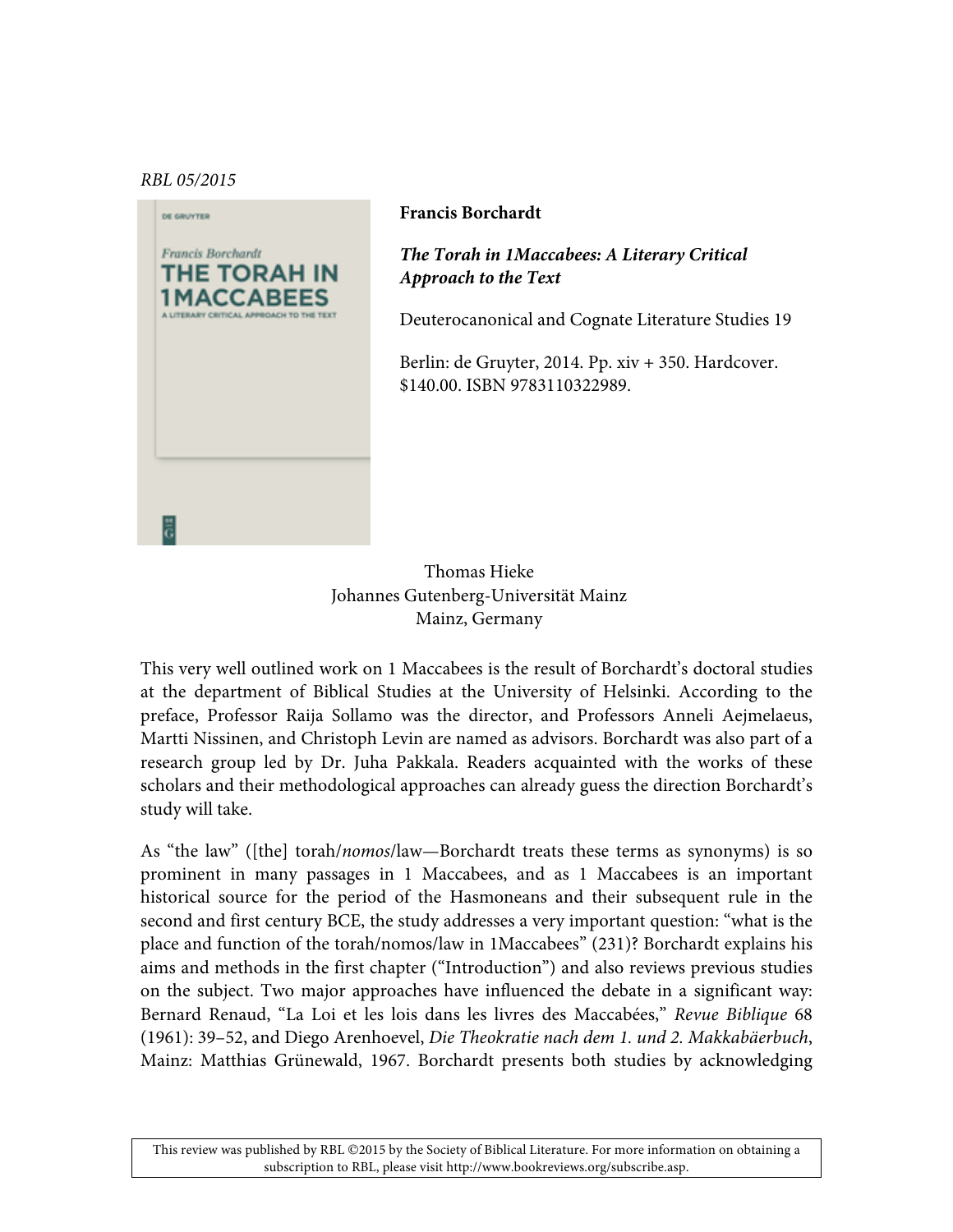their achievements and indicating their weaknesses and methodological flaws (6–30). He identifies as a major problem that both scholars treat the entirety of 1 Maccabees as a unity. As the history of research shows, there are several approaches to prove the disunity of 1 Maccabees. Here Borchardt especially points to Nils Martola, *Capture and Liberation: A Study in the Composition of the First Book of Maccabees* (Åbo: Åbo Akademi, 1984), and David S. Williams, *The Structure of 1 Maccabees* (Washington, DC: Catholic Biblical Association of America, 1999). Although Borchardt acknowledges the approach and results of both diachronic studies of 1 Maccabees, he states that "they have not gone far enough" (41). He thinks it necessary to search in every part and chapter of 1 Maccabees for secondary compositions.

This is exactly what he does in chapter 2, "Literary Criticism of 1Maccabees," the largest part of the entire study (47–186). "The criteria we will use to determine the unity of the text will be those traditionally associated with literary-critical studies. Doublets, parallels, differences in rhetoric and style, abrupt changes in form, content, competing traditions, and irregularities in vocabulary will all be used as major clues to a given phrase or passage's composite nature" (43, with reference to an article by Rolf Knierim). Hence, Borchardt actually does the classical German "Literarkritik," discussing the problems of authorship, sources, and redactional layers. This has to be clarified, since the term "literary criticism" seems to have a wider meaning in the English-speaking world. One might ask whether it is feasible to perform literary criticism (in the sense of source criticism, literary layers, and authorship) on a translation (as 1 Maccabees exists only in Greek manuscripts translated from a lost Hebrew original). Borchardt here points to the evidence "that the translation has stuck very closely to its Hebrew original" (44). He admits, however, that "the literary critic should still proceed with caution," since the translator might have corrected inconsistencies in the original or introduced new literary problems in the process of translation. However, Borchardt sets out to weigh the arguments for secondary additions by putting them in a hierarchy of primary and secondary evidence; hence, he is confident that he will be able to detect all additions made before the translation into Greek. The Greek text Borchardt takes from the Göttingen edition by W. Kappler (1936); he does not delve into textual criticism.

Chapter 2 treats 1 Maccabees chapter by chapter, and except for 1 Macc 4, Borchardt finds secondary additions in every chapter. As an example, one may have a look at the identification of 1 Macc 3:3–9 as "problematic on a number of levels" (63). "The first clue is the formal difference; 3:3–9 is a poetic passage, technically a *Preisgedicht* [reference to p. 95 in G. Neuhaus, *Studien zu den poetischen Stücken im 1. Makkabäerbuch* (Würzburg: Echter, 1974)], which is surrounded by narrative prose." A narrative introduction is missing as well as a reference to the poem in the succeeding narrative. This is the second problem with 3:3–9: there are only "very few connections that can be made between its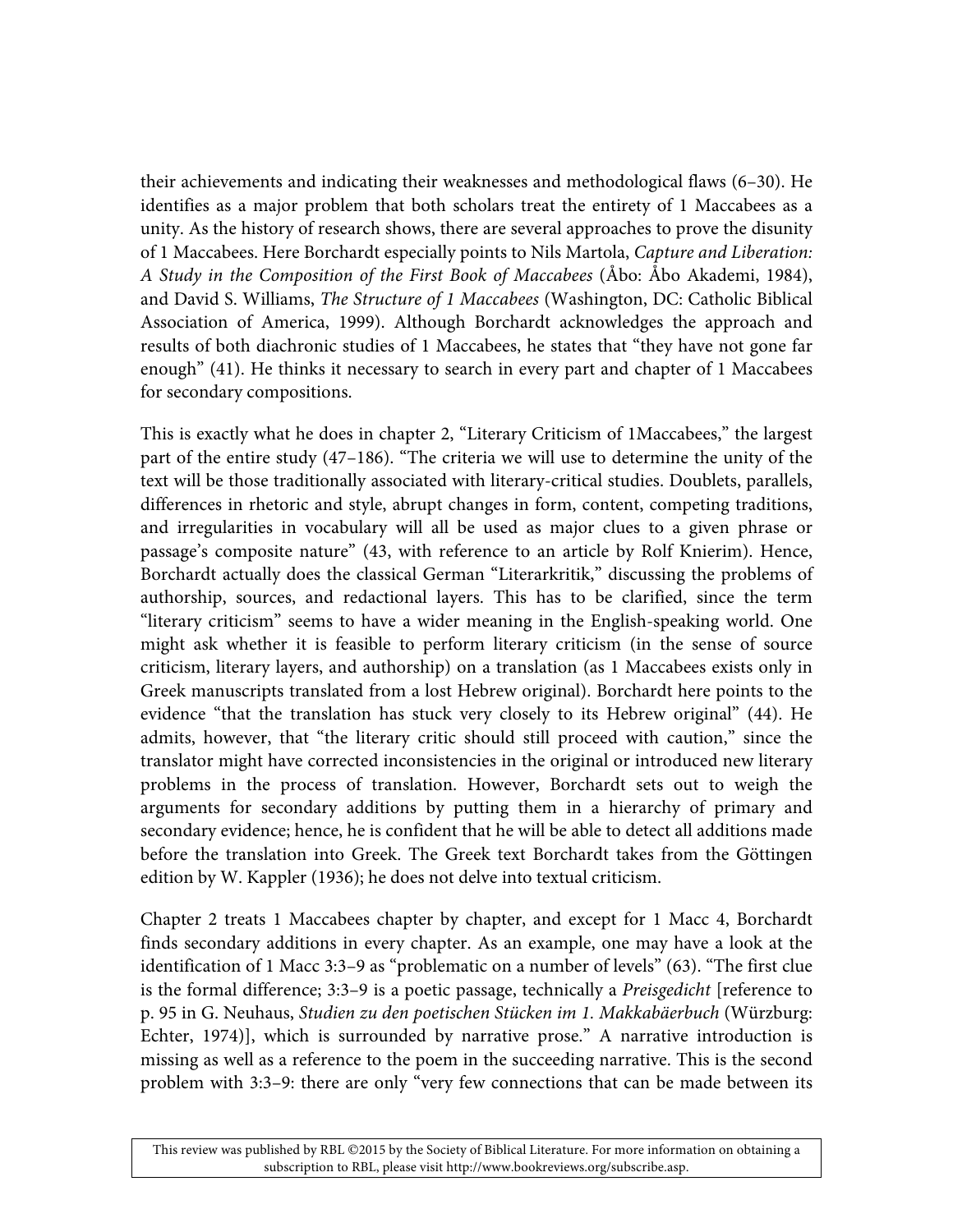contents and the immediate context." Not even the subject of the poem is clearly stated: "Judas' name is not mentioned in v.3 or at any other point in the poem. The combination of the lack of a clear poetic subject and the dearth of references to specific acts raise the possibility that the poem does not belong to this context. Further evidence for the hypothesis of the secondary nature of 3:3–9 comes from the discrepancies between the poem and the narratives" (64; Borchardt presents an example). The final proof for the secondary nature of 3:3–9 is the close relationship between 3:1–2 and 3:10–11. The whole treatment of 1 Macc 3 stretches from pages 62 to 67, identifying only 3:3–9 as secondary. A firm date of origin for the addition cannot be given at this moment.

After having dealt with the entire book in the same way for more than a hundred pages, Borchardt organizes the additions and identifies the literary layers of 1 Maccabees. This is a fascinating process, since the many fragments isolated as secondary can be classified into three groups. Thus there are four layers in 1 Maccabees. (1) First is the foundational layer, "which we shall call 1MaccGrundschrift" (173; abbreviated as 1MaccG). On the basis of historical arguments and together with the observations of many other scholars, Borchardt dates the origin of the *Grundschrift* shortly after around 130 BCE. (2) The first group of additions can be assigned to a redaction that "describes a group most notable for going to those in power (usually kings, though not always), complaining against, or accusing the Hasmoneans, trying to seize power from the Hasmoneans, and abandoning ancestral laws" (174): this is "the Internal Opposition Redaction" (1MaccO). Borchardt sees the period 88–86 BCE as a "a good place for 1MaccO to have been written into the framework of 1Macc" (181). (3) The second group of additions appears only after the midpoint of the book; it covers larger passages in 1 Macc 8, 10, and 12 and the three final chapters: 1 Macc 14:1–3, 16–49; 15:1–41; 16:1–24. This "Documentarian Redaction" (1MaccD) focuses on the Hasmonean treaties with the Romans and the Spartans as well as the characters of Simon and his son John Hyrcanus. It was added "sometime between 120 and 104 BCE" (184). (4) The final additions "were loosely grouped together by a somewhat general trend to be concerned with honoring the members of the Hasmonean family to the exclusion of other Judaeans and allies" (168). This redaction is abbreviated as 1MaccH. The most probable date of origin is the period after the death of Alexander Jannaeus, during the reign of his wife Salome Alexandra (76–74 BCE; see 185).

Borchardt conveniently prints the entire book 1 Maccabees in the large appendix (235– 329), in Greek and in his English translation, grouped and labeled according to the four layers 1MaccG, 1MaccD, 1MaccO, and 1MaccH. This is a very helpful feature, since the presentation of the text makes it easy for the reader to follow (and monitor) Borchardt's literary-critical argumentation.

This review was published by RBL ©2015 by the Society of Biblical Literature. For more information on obtaining a subscription to RBL, please visit http://www.bookreviews.org/subscribe.asp.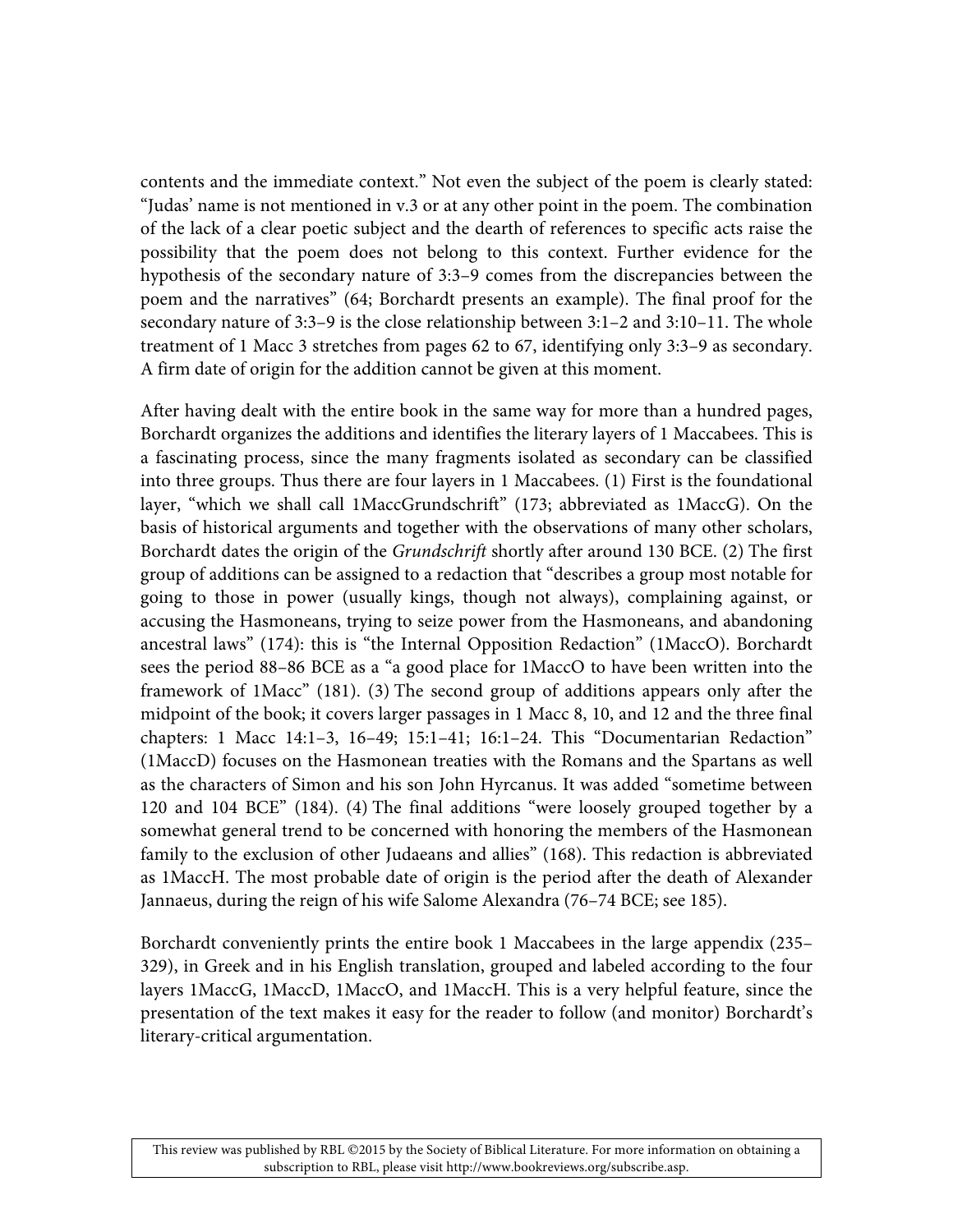Now that 1 Maccabees is divided diachronically into four layers with an assumed process of origin that lasted almost a hundred years, Borchardt can return to his initial question, "The Nomos and Its Place in 1Maccabees" (ch. 3, 189–230). Thus Borchardt comes back to the works of B. Renaud and D. Arenhoevel and sets out to scrutinize their results against the diachronic layers of 1 Maccabees. In order to find the relevant passages, Borchardt identifies as "meaningful vocabulary" (190) the following nouns: νόμος, δικαίωµα, πρόσταγµα, νόµιµα, ἐντολή, λατρεία, and (only in instances where there is a legal connotation): σύγχριμα, κρίμα, λόγος. "The bulk of the legal vocabulary falls in 1MaccG" (190). In order to detect how the *Grundschrift* and the three redactional layers deal with the issue of "law/torah," Borchardt asks six questions (based on the works of Renaud and Arenhoevel): "Is the nomos supreme in the hierarchy of religious values?"; "Does the nomos decide whether characters are good or evil?"; "Does the law assume the other traditional religious categories[the cult, the covenant, and the prophets]?"; "Is the Torah Israel's way of life?"; "Is the Torah a fence [a border designed to protect Israel or isolate Israel from the gentiles]?"; "Is the Torah the state law of Judaea?" The four layers in 1 Maccabees give different answers to these questions. 1MaccG places a high value on the law but does not place it atop the religious hierarchy. "The deity still reigns supreme in the religious world of 1Macc" (223). Furthermore, the law is not the (only) arbiter of good and evil for 1MaccG. This is totally different in 1MaccO: here the law is the undercurrent that moves the characters, "the chief source of identity for all of the actors in this addition. … the law overtakes all other subjects as the central religious value. Any mention of the divine is absent, the sanctuary is nearly insignificant, and other religious subjects play no part at all. The law is everything for 1MaccO's religious worldview. … As for the torah being the identifying characteristics of the Judaeans, 1MaccO surprisingly disagrees with 1MaccG and 1MaccD" (227). One might ask, however, if a redactional layer really can disagree with a text to which it only adds phrases and passages; if there were a deep disagreement, one would assume that the redactor rewrites his sources to some extent. Borchardt, however, concludes that the final form of 1 Maccabees therefore is something mixed, displaying "characteristics of the older religion, wherein the divine and the sanctuary are primary with the law playing an important supporting role, while also showing signs of rabbinism wherein the religion becomes much more focused on laws, rules, and their interpretations" (230). One might ask whether the opposition "older religion"—"rabbinism" insinuates the assumption of a certain kind of stereotyped "negative" development within early Judaism. Perhaps this alleged assumption belongs to the "own biases" the author speaks about on page 234.

As Borchardt applies a certain degree of redundancy, the reader can easily navigate within the book, especially when one grasps Borchardt's overall idea of the text of 1 Maccabees, that is, his four-tiered model of origin including the different viewpoints of the layers.

This review was published by RBL ©2015 by the Society of Biblical Literature. For more information on obtaining a subscription to RBL, please visit http://www.bookreviews.org/subscribe.asp.